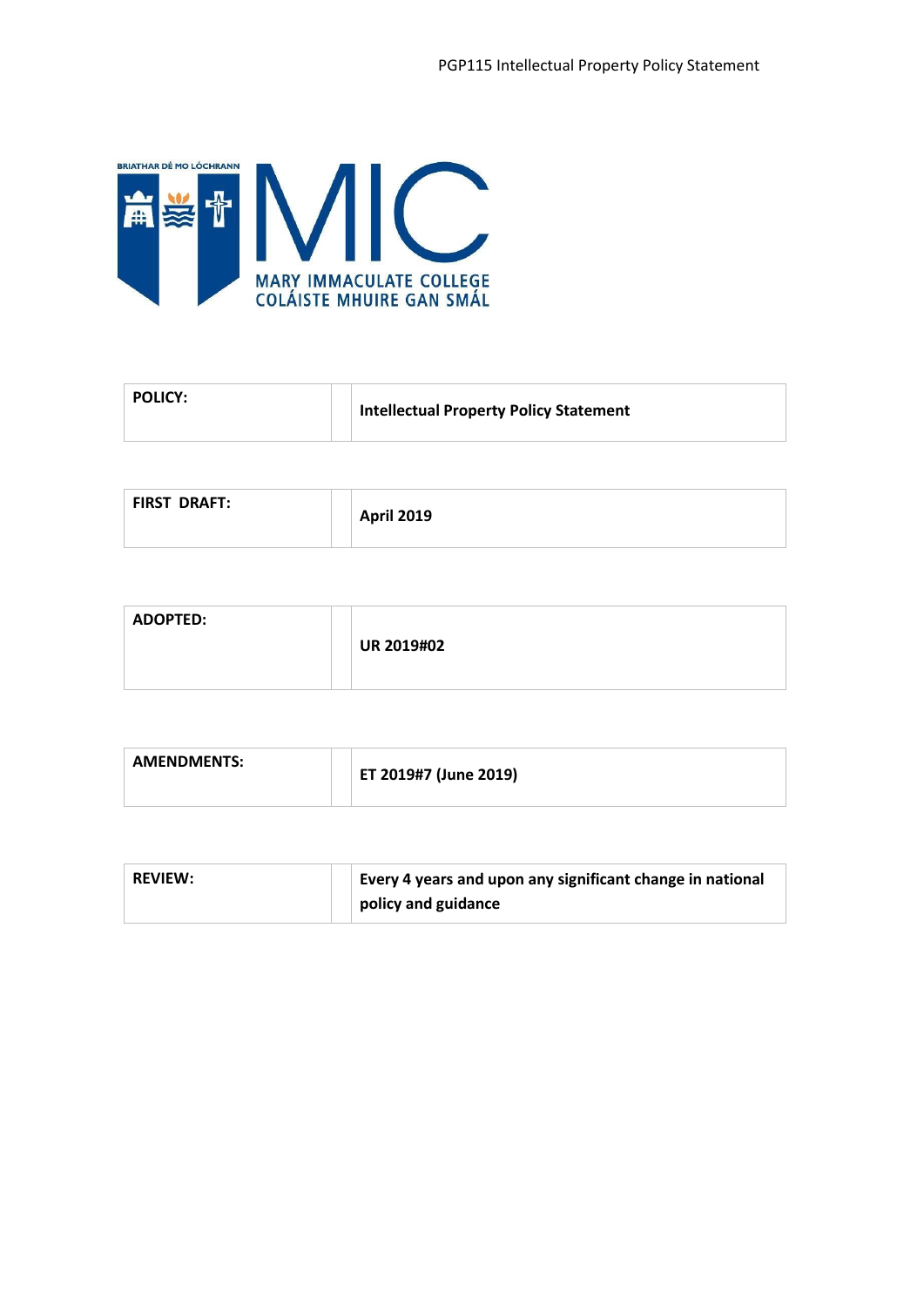| Date of Policy            | <b>June 2019</b>       |
|---------------------------|------------------------|
| <b>Review Date</b>        | <b>June 2023</b>       |
| <b>Policy Owner</b>       | ET                     |
| <b>HEI Approving Body</b> | UR                     |
| <b>Contact Person</b>     | <b>VPAA; VPR; VPAF</b> |

# **Intellectual Property Policy**

### **1. Introduction**

### 1.1. Preamble

The Mary Immaculate College Intellectual Property Policy ('this Policy') forms part of the underpinning of a culture of discovery and knowledge development that generates material outputs with tangible benefits for the College, its academic staff, researchers and the community at large, and contributes to the national knowledge economy. An overview of IP and related regulation is provided by the Irish Patents Office on their website located o[n https://www.patentsoffice.ie/](https://www.patentsoffice.ie/)

### 1.2 Context

- i. Communication from the Higher Education Authority ( $5<sup>th</sup>$  March 2018) "Review of Intellectual Property Management and Conflicts of Interest & Implementation of Recommendations" (see Appendix 1).
- ii. MIC Statement of Governance & Internal Control [Financial period to 31st August 2018], subsection 25 "Intellectual Property (IP) and Conflict of Interest" (see Appendix 2).
- iii. IP and related regulation is provided by the Irish Patents Office (see Appendix 3)

## 1.3 Policy Purpose and Objectives

This single MIC IP Policy establishes a framework for the ownership, protection, processes and professional management of intellectual property (IP) arising from the College's academic activities, incorporating the broad spectrum of scholarship and research activity (for definitions see Appendix 4). This includes the production of academic materials (such as textbooks, online and traditional lecture/tutorial/laboratory materials, manuals, videos, curriculum aids for schools), as well as research outputs in the form of original literary (books, articles, presentations), dramatic, musical and artistic works. This Policy does not apply to IP created by undergraduate students in the course of their undergraduate education.

The Policy is made manifest in the form of two operational IP Implementation Plans:

- a) Implementation Plan for the Curriculum Development Unit (CDU) and
- b) Implementation Plan for the wider College community.

It establishes guideline principles and practices for determining and safeguarding the interests of originators (or 'Creators') of IP, the College and external organisations.

For College staff, the Policy -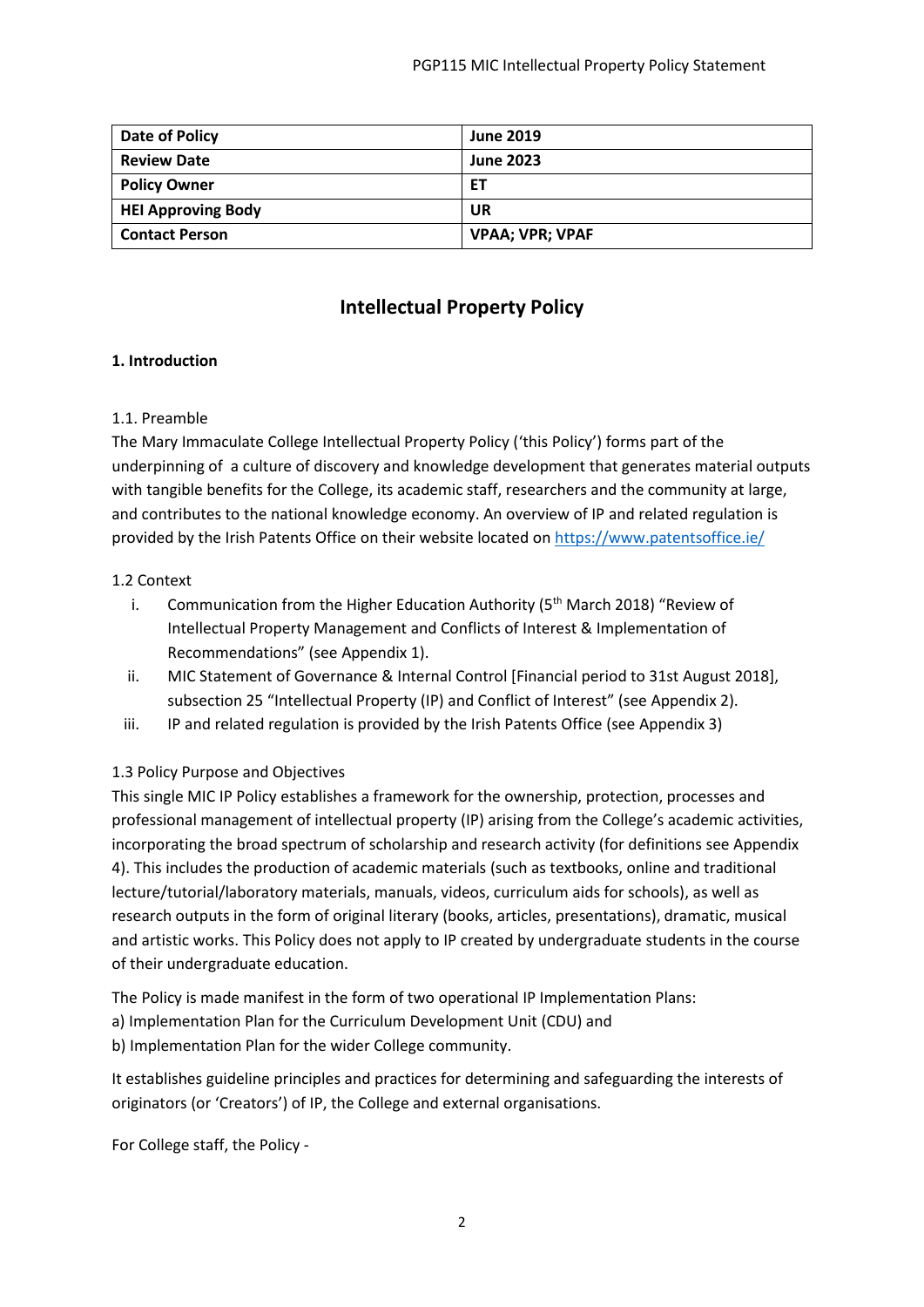- establishes a positive climate that encourages identification, generation and commercialisation of MIC IP;
- provides a mechanism for protection of IP;
- provides support for staff in the exploitation of MIC IP; and
- facilitates the establishment of structures to commercialise MIC IP (such as campus companies).

For the College, the Policy -

- establishes unambiguously and clearly the ownership of MIC IP;
- encourages knowledge transfer in line with overall College and national objectives;
- creates an innovative knowledge development climate on campus;
- generate additional income to further support research and scholarly activities;
- safeguards the academic, professional, legal, and financial interests of the College; and
- ensures compliance with third party contractual obligations.

For External Organisations, the Policy -

- encourages mutually beneficial relationships with MIC in the creation and exploitation of IP;
- stimulates interest in MIC as a source of educational and research expertise with economic potential;
- recognises the legitimate economic and commercial interests of external partners in the context of agreements entered into with the College; and
- facilitates a professional interface between external organisations and the College.

## 1.4 Related Policies

This policy should be read in association with the MIC Conflict of Interest Policy.

## **2.0 Commercialisation**

2.1. The College is committed to managing and commercialising MIC IP in a manner which ensures optimum benefit to society, the national economy and the College, and provides financial reward and recognition to Creators and the College.

2.2. It is the responsibility of the College to seek the most effective means by which MIC IP may be commercialised in accordance with this Policy. The College will maintain a flexible approach to bringing MIC IP into commercial use. While each case will be considered individually, the College will not generally assign title to MIC IP to external organisations. Exceptions to this rule must be approved by the Vice President Research.

2.3. In commercialising MIC IP, the College will be guided by international best practice, including the National Codes of Practice for Managing and Commercialising IP from Public/ Private Collaborative Research, Funding Agency Requirements and Guidelines for Managing Research Generated IP, and other relevant codes, guidelines and requirements.

2.4. The College will engage in the commercialisation of MIC IP where it is satisfied that it has the appropriate right to do so. MIC IP is generally provided on an 'as-is' basis and without any expressed warranty or guarantee of performance. Any agreement for the commercialisation of MIC IP must operate to levels of risk management appropriate to the needs of the College.

2.5. In the normal course of events, the College will not enter into agreements with respect to improvements to MIC IP which have yet to be developed.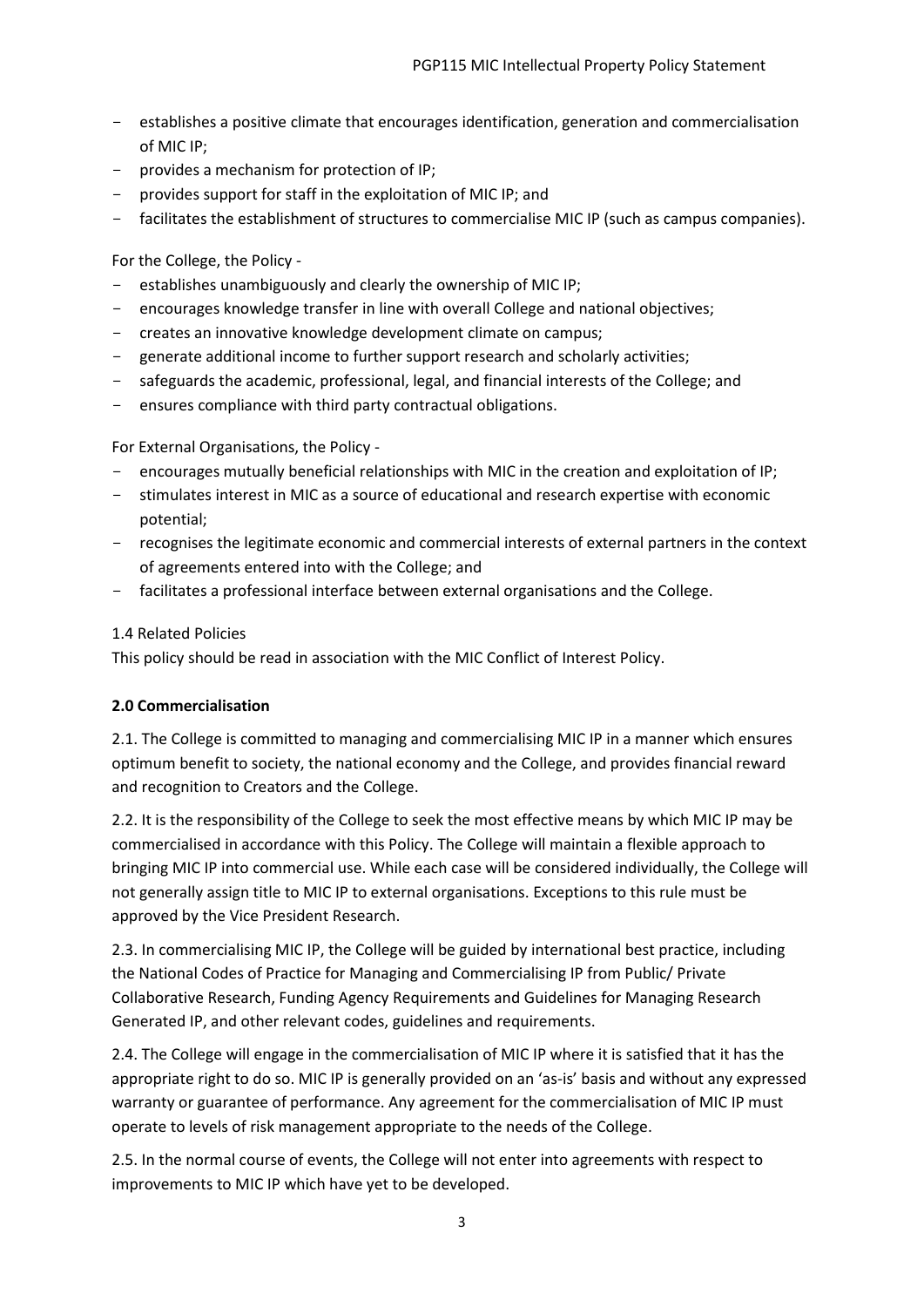## **3.0 Ownership**

## 3.1. Ownership of MIC IP

Under current legislation, in broad terms, MIC automatically owns certain types of IP created by College staff in the course of their employment. However, in recognition of the unique status of a university level college and acknowledging a long standing academic tradition, the College does not assert ownership of IP that the College deems to be of a non-commercial nature. These include pedagogical works, scholarly publications, books or artistic works of MIC staff, regardless of the form of expression.

This exception does not apply to:

- MIC IP that is created by College staff pursuant to a contract between the College and a third party, unless there is a written agreement to the contrary;
- copyright in software or database rights;
- MIC IP produced in electronic format where significant College resources in the form of personnel (e.g. BLU, Educational Technologists, IT staff) and/or in the form of website / learning environment material (e.g. Moodle with management features, online courses for educators and trainers, tailored learning environments); in these circumstances, MIC reserves the right to use such material on a royalty-free, non-exclusive basis.

## 3.2. MIC IP Policy Application

This Policy applies to any IP that is created, discovered, invented, conceived or first reduced to practice in whole or in part or caused to come into existence by College staff:

- while undertaking normal, or specifically assigned, duties when IP could be reasonably expected to result from the conduct of those duties;
- when using College equipment, supplies, facilities or College assets, and where the use of such is important to the creation of the IP;
- when using the College's confidential information, trade secrets, know-how or any MIC IP;
- in relation to any work performed for the College (including work carried out pursuant to any third party funded research programmes).
- 3.3. Third Party Research, Contract Work and Consultancy

3.3.1. MIC recognises that the competence of College staff may be further enhanced by participation in activities involving collaboration with industry, and recognises that such collaboration fosters the transfer and application of knowledge, and contributes to national economic development.

3.3.2. It is MIC policy that, in return for the prior knowledge, know-how and experience that College staff bring to third party research or consultancy projects, the College should share in any benefit arising from commercial exploitation of MIC IP resulting from that research, or other work, carried out by the College on behalf of the collaborating organisation.

3.3.3. Ownership of the IP arising from such work will be subject to (a) the provisions regarding ownership as are contained in the relevant contract between the collaborating organisation and MIC, and (b) the Guidelines as set out in the National Codes of Practice, the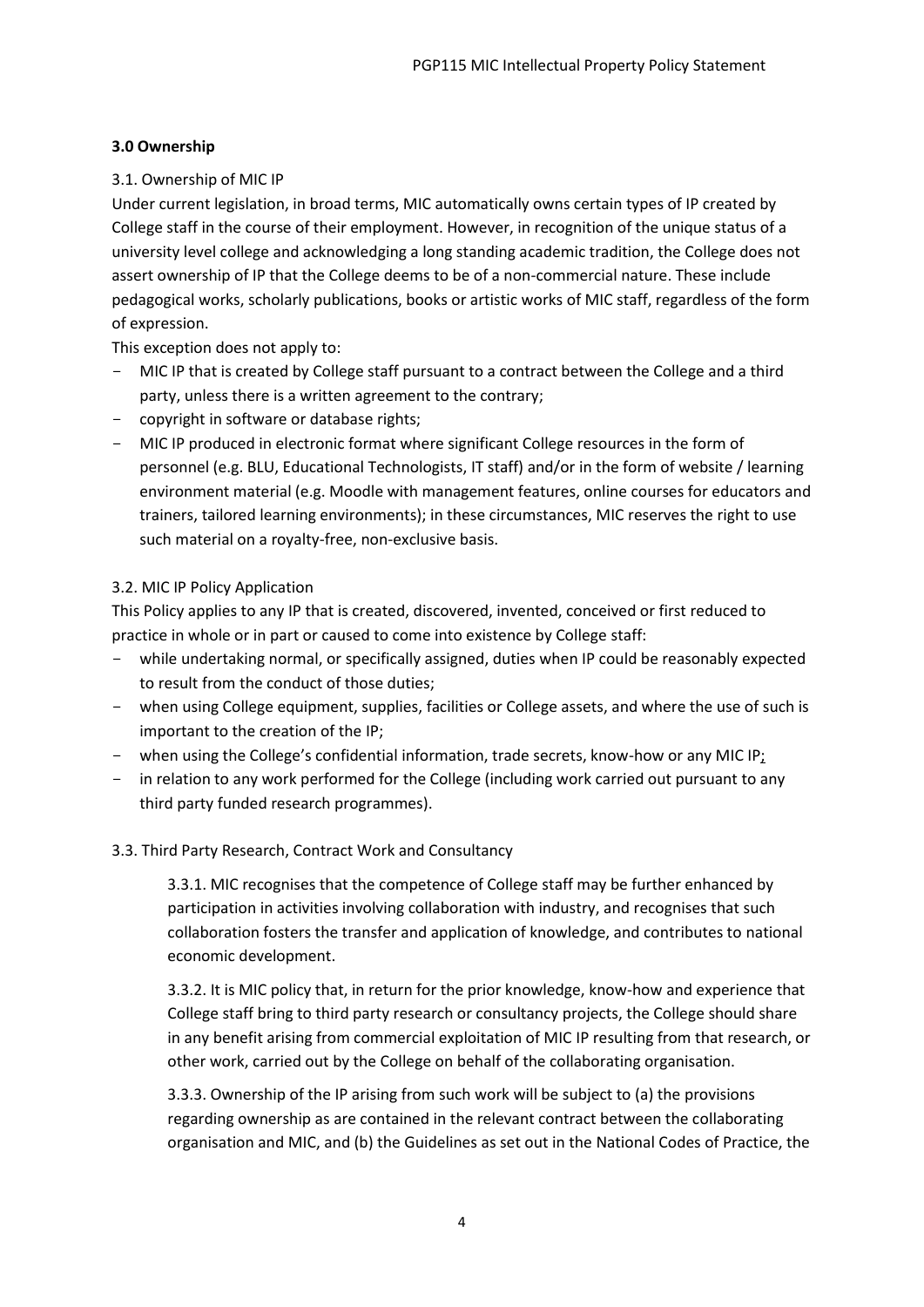Funding Agency Guidelines for the Management and Commercialisation of IP and other relevant codes, guidelines and requirements.

3.3.4. MIC will generally seek to employ a standard contract for all such work; deviations in contract formats may be used on the basis of particular circumstances, taking into account the overall interests of the College, the collaborating organisation and/or incorporating guidelines that may be laid down from time to time by the College or other agencies.

#### 3.4. Private Consultancy

MIC IP may not be used in the execution of private consultancy assignments.

### 3.5. Relinquishing of rights

Where the College decides not to commercialise or otherwise use or exploit MIC IP, and where it is legally able to do so, it will consider any request, from the Creator(s) to obtain ownership of the relevant IP. Should the College agree to any such request, then the terms of any transfer of ownership will be subject to the College receiving a fair consideration arising from any successful commercialisation of the MIC IP. In addition, the Creator(s) concerned will be required to reimburse the College for costs and expenses incurred in relation to the establishment, registration and maintenance of such MIC IP as is deemed in the opinion of the College to be necessary at such time of disposal. Notwithstanding the foregoing, the College will be free to dispose of the MIC IP as it sees fit.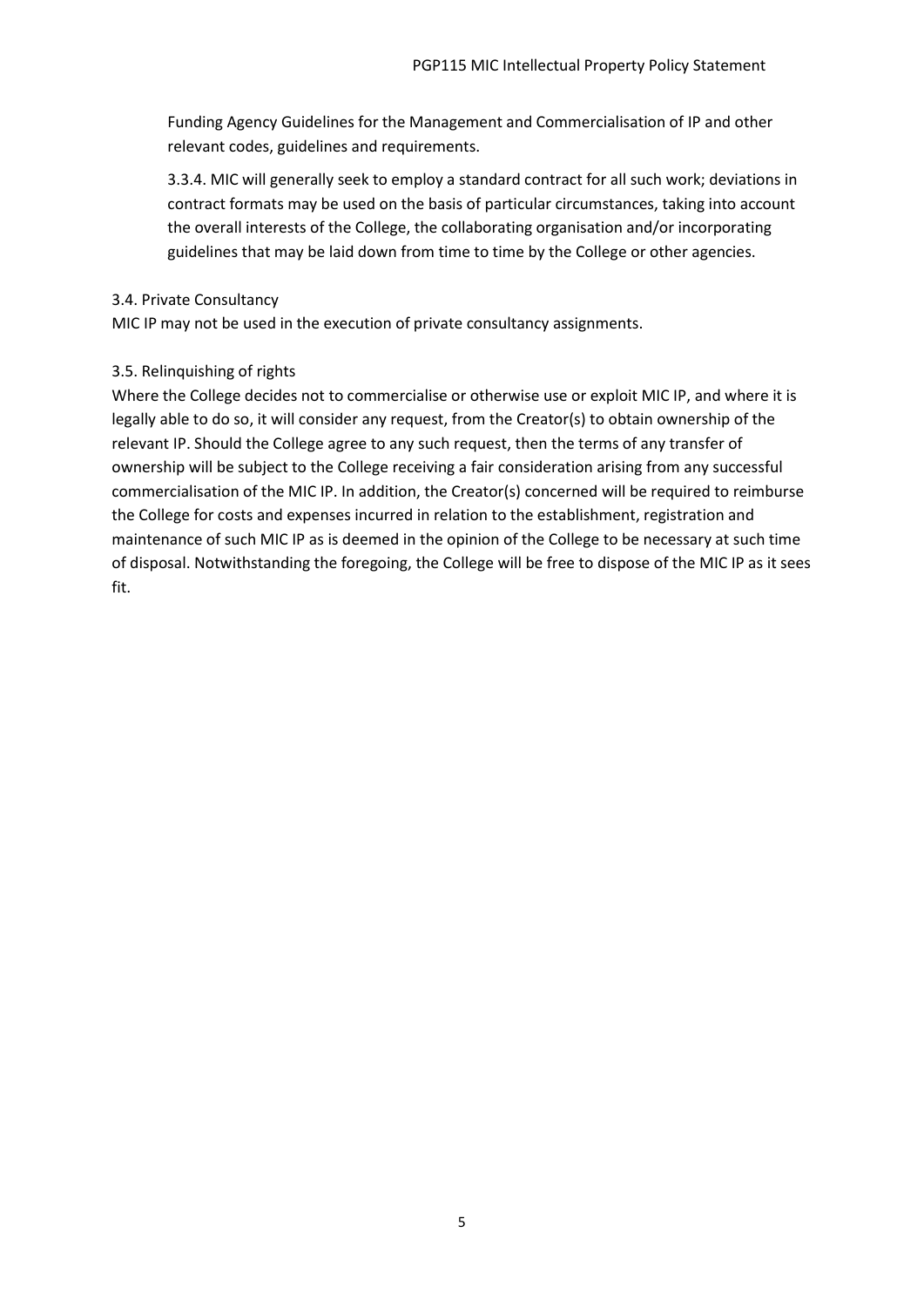#### **Appendix 1: Review Letter**

*Review of Intellectual Property [Management](http://hea.ie/assets/uploads/2018/02/KTI_HEA-IP-management-and-CoI-report-Feb-18.pdf) and Conflicts of Interest*



5 March 2018

BY EMAIL To: Presidents of Higher Education Institutions

> *Review of Intellectual Property Management and Conflicts of Interest & Implementation* **of Recommendations**

Dear President,

As you will be aware, the Review of Intellectual Property Management and Conflicts of Interest has recently been published. The Review was commissioned by the Higher Education Authority (HEA) in partnership with Knowledge Transfer Ireland (KTI) in response to issues raised at the Public Accounts Committee. The HEA extends its thanks to the 22 HEIs involved for their cooperation with the Review, particularly the five institutions that were selected for in-depth interviews and fieldwork.

The Review concluded that the HEIs have demonstrated good practice, particularly in the management of IP commercialisation, but also identified some areas for improvement. The Review put forward ten recommendations, primarily in relation to conflicts of interest and spin-out companies. In brief, these recommendations relate to the following areas:

- 1. Single, publicly available & regularly reviewed IP Policy in each HEI;
- 2. Common IP Policy framework across HEIs;
- 3. Clear decision-making and dispute-resolution processes;
- 4. Common principles underpinning spin-out formation;
- 5. Clarity on revenue share mechanisms;
- 6. Determination of creator contributions at initial disclosure;
- 7. Awareness of potential conflicts of interest within IP commercialisation;
- 8. Dedicated conflict of interest policy;
- 9. More robust governance and management of conflict of interest;
- 10. Triggers for policy review.

Further detail in relation to each recommendation may be found in the Review. We request that you ensure that the full report is brought to the attention of all relevant staff at your institution.

#### **Implementation of Recommendations**

The process of implementing these recommendations has already commenced and enhanced engagement is underway between HEA, KTI and other stakeholders with the aim of strengthening IP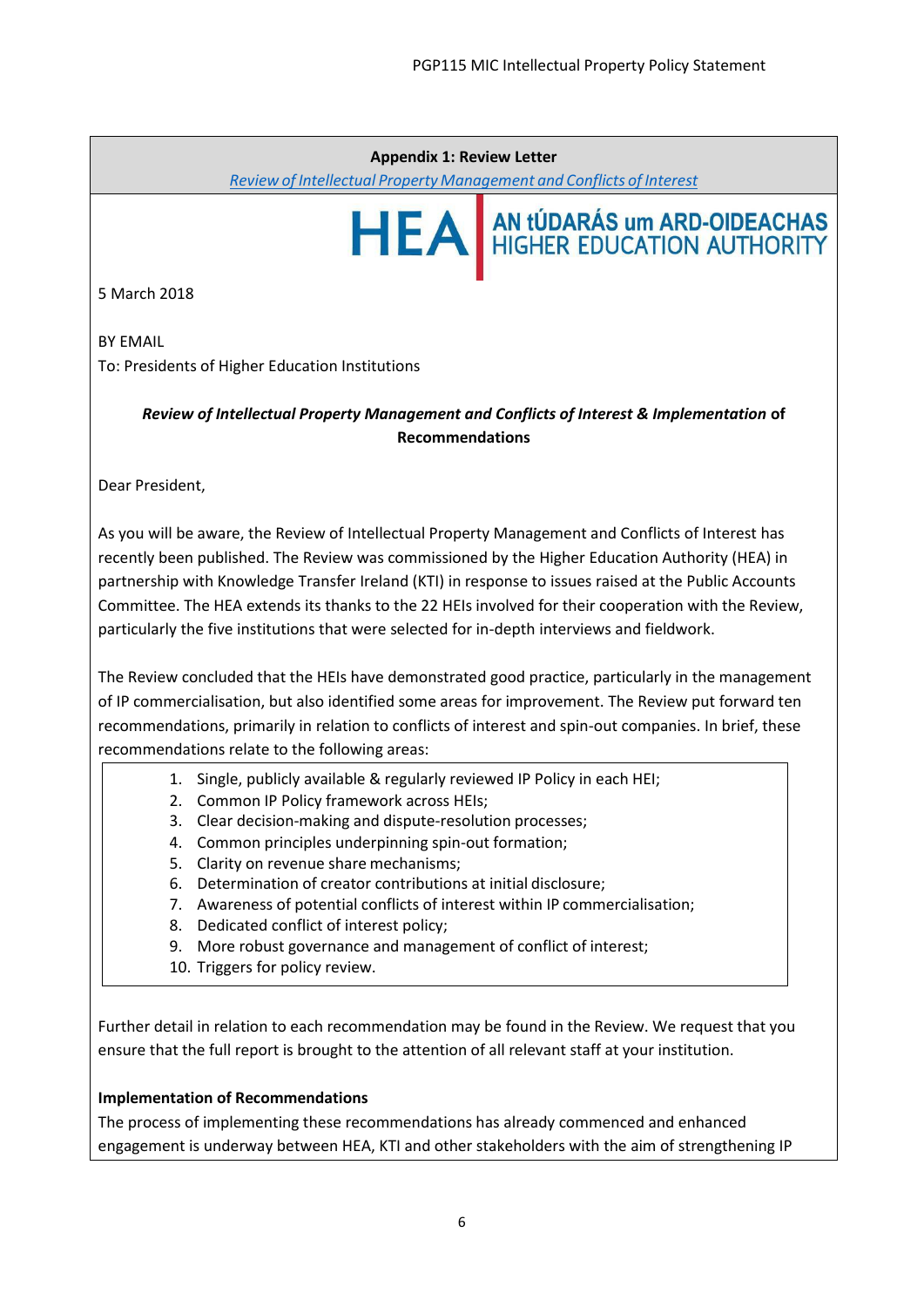policies and procedures. Currently, KTI is leading on the development of responses to these recommendations, in the form of enhanced practical guidance to HEIs, in cooperation with the HEA.

The HEA will embed these outcomes into existing oversight processes to ensure their ongoing implementation. As part of the HEA's ongoing process of revision and updating of the Annual Statement of Governance and Internal Control from HEIs to the HEA, new requirements will be introduced. We anticipate that these will be as follows:

HEIs must confirm the following:

- a) They have a single IP Policy, which covers all major commercialisation routes, which shall include ownership and management of IP, licensing and spin-out creation;
- b) The policy is available on the HEI website (URL to be supplied);
- c) The policy contains a clear description of decision-making processes relating to IP commercialisation, including a dispute-resolution process, noting that key decisions must involve at least one senior HEI decision maker who is outside the academic research hierarchy;
- d) The date of last policy review, noting that it must be reviewed at least every 4 years and must be reviewed upon any significant change in national policy and guidance;
- e) The policy has been approved by the Governing Body.

Consulting with KTI, the HEA will review whether any further requirements should be introduced to the Annual Governance Statement in support of the common IP Framework. New requirements will also be introduced in relation to conflicts of interest:

HEIs must confirm the following:

- a) They have a dedicated Conflict of Interest policy which is available on the HEI website, regularly reviewed, and is approved by the Governing Body. The IP Policy must refer the reader to this Conflict of Interest policy and vice versa;
- b) A summary of all potential Conflicts of Interest is reported to the Governing Body annually, with annual review of existing management mechanisms for same. Evidence of this annual reporting and review must be made available to the HEA, on request.

These new requirements will take effect from the current financial year, 2017/18, and the Annual Governance Statement template will be issued by the HEA to the HEIs by October 2018. As usual, this Statement must be submitted to the HEA no later than 6 months after the end of the financial year.

We appreciate your ongoing cooperation in relation to these matters.

Yours sincerely,

calca O

Graham Love Chief Executive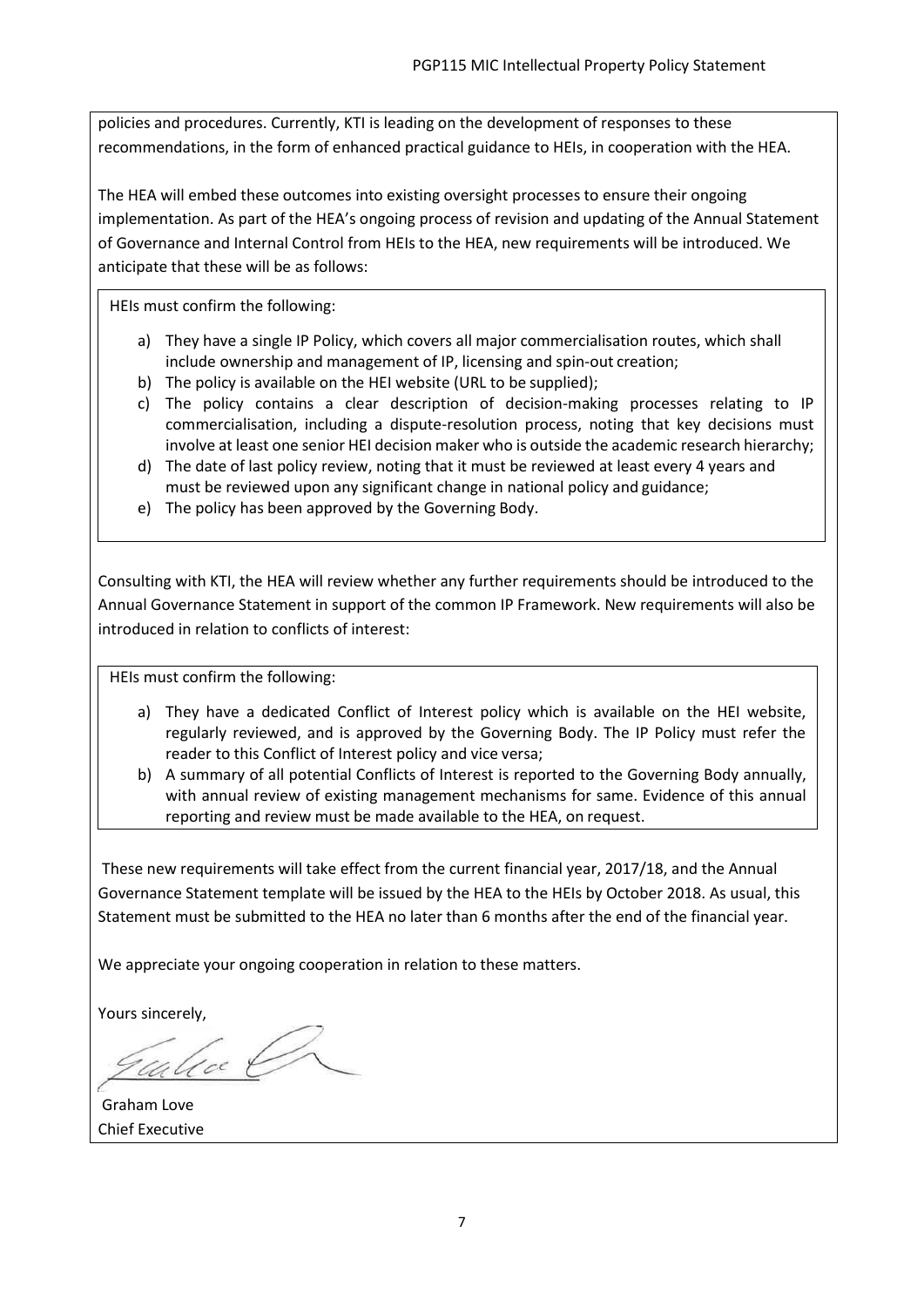#### **Appendix 2: MIC Statement of Governance & Internal Control [Financial period to 31st August 2018] (Excerpt)**

Mary Immaculate College has adopted a code which is in compliance with the Higher Education Authority (HEA)/Irish Universities Association (IUA) Code "Governance of Irish Universities." The College has implemented procedures to meet the requirements of that Code. The College notes that this code (originally published in 2007) was revised in July 2012 to incorporate provisions contained within the Department of Finance Code of Practice for the Governance of State Bodies, which was published in May 2009.

A new Code of Practice for the Governance of State Bodies was published in August 2016 with effect from 1 September 2016 and the Governance of Irish Universities Code is currently being updated in line with the new requirements of the State Code. MIC has implemented procedures to meet the new requirements of the State Code 2016 and is currently reviewing the processes and procedures around its governance and executive boards to ensure that MIC is in full compliance with the code henceforth.

*An tÚdarás Rialaithe (UR)* (the Governing Authority) has approved the Mary Immaculate College annual Statement of Governance and Internal Control for the financial period ended 31 August 2018.

## **25. Intellectual Property (IP) and Conflict of Interest**

- a. The College is in the process of developing a single IP Policy which will come before *An tÚdarás Rialaithe* for adoption in the FYE 31.08.19. Following its adoption it will be published on the MIC website. The policy will:
	- Reflect the requirements of the national IP Protocol
	- Clearly set out all IP processes and researcher obligations
	- Include a clear description of IP commercialisation decision-making processes
	- Include a clear dispute resolution process
	- Describe revenue share mechanisms
	- Describe potential for conflicts of interest and direct researchers to the relevant sections of the College's Conflict of Interest Policy
	- b. The College is in the process of developing a single IP Conflict of Interest Policy which will come before *An tÚdarás Rialaithe* for adoption in the FYE 31.08.19. Following its adoption it will be published on the MIC website.
	- c. To date, there have been no IP commercialisation or IP conflicts of interest. Henceforth, the Governing Authority will be made aware of all IP commercialisation and IP conflicts of interest on an annual basis.
	- d. To date, there has been no major commercialisation of intellectual property, including spin-out companies at the College.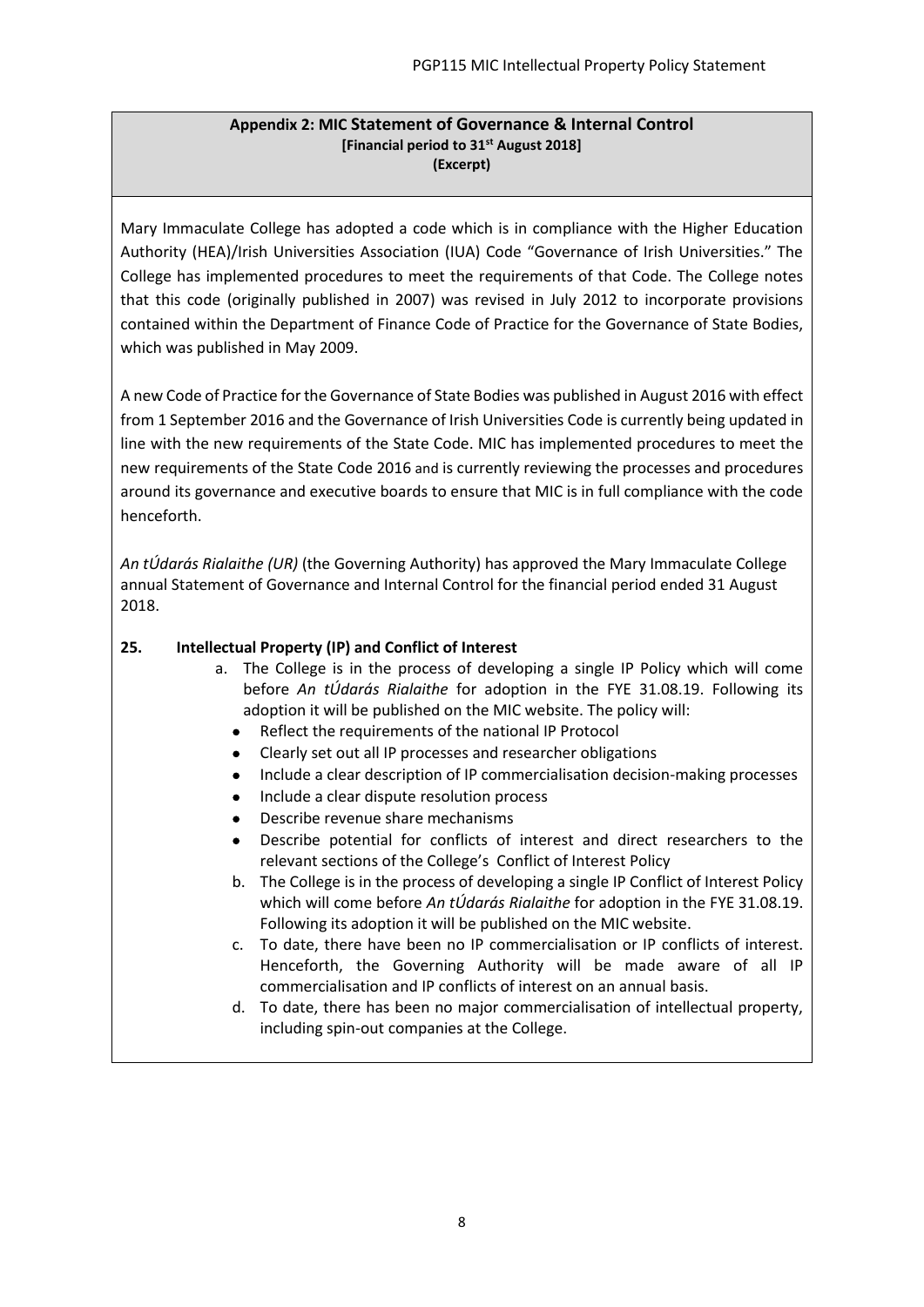## **Appendix 3: Extract from Irish Patents Office Website**

OIFIG NA LPAITINNÍ **IRISH PATENTS OFFICE** 

#### **What is IP?**

The type of property that is familiar to most people comprises physical objects. People own clothes, cars, houses and land. Intellectual Property (IP), on the other hand, is the product of someone's mental efforts. Thus an individual's creativity and innovation can be owned in much the same way that they can own physical property. National and International laws and conventions recognise the product of a person's mental efforts as an Intellectual Property right (IPR).

IP is all around us. Every product or service that we use in o[ur daily lives is usually the result of a long chain of big or](https://www.patentsoffice.ie/)  small innovations, such as changes in designs, or improvements that make a product look or function the way it does today. Regardless of what product an enterprise makes or what services it provides, it is likely that it already has or is regularly using and creating a great deal of IP. For example, almost every business enterprise has a trade name and may have one or more brands and should consider protecting them as trademarks. Many will develop creative original designs. Many will have produced, or assisted in the publication, dissemination or retailing of a copyrighted work. Some may have invented or improved a product or service.

Some forms of IP require formal application and examination before you can claim a right to ownership. Others, such as copyright, do not.

So applying for an IP right to protect your idea can be critical if you want to build a business and establish your presence in a market. It is also important to understand the different types of IP and the advantages of each.

The main intellectual property rights cover a number of areas, including Patents for Inventions, Trade Marks, Industrial Designs and Copyright.

- Patents are concerned with inventions producing a technical result of new and improved products, processes and uses that are capable of industrial application.
- Trade Marks are concerned with brand identity principally of goods and services. They can be distinctive words, marks or other features, the purpose of which is to make a distinction in the mind of a customer between different traders, products and services.
- Designs are concerned with the appearance of a product of the whole or a part of a product features of, in particular, shape, configuration, contours, texture or materials of the product itself not dictated by functional considerations.
- Copyright is concerned with original literary works such as novels, poems and plays, musical and artistic works such as musical compositions, sound recordings and TV and radio broadcasts, software, multimedia films, drawings, maps, charts, plans, paintings, photographs and sculptures and works of architecture. Rights related to copyright include those of performing artists in their performances, producers of phonograms in their recordings, and those of broadcasters in their radio and television programs.

It should also be noted that intellectual property also encompasses such areas as know- how, trade secrets, protection of plant varieties etc. It is often the case that more than one type of intellectual property right can be applied to the same creation.